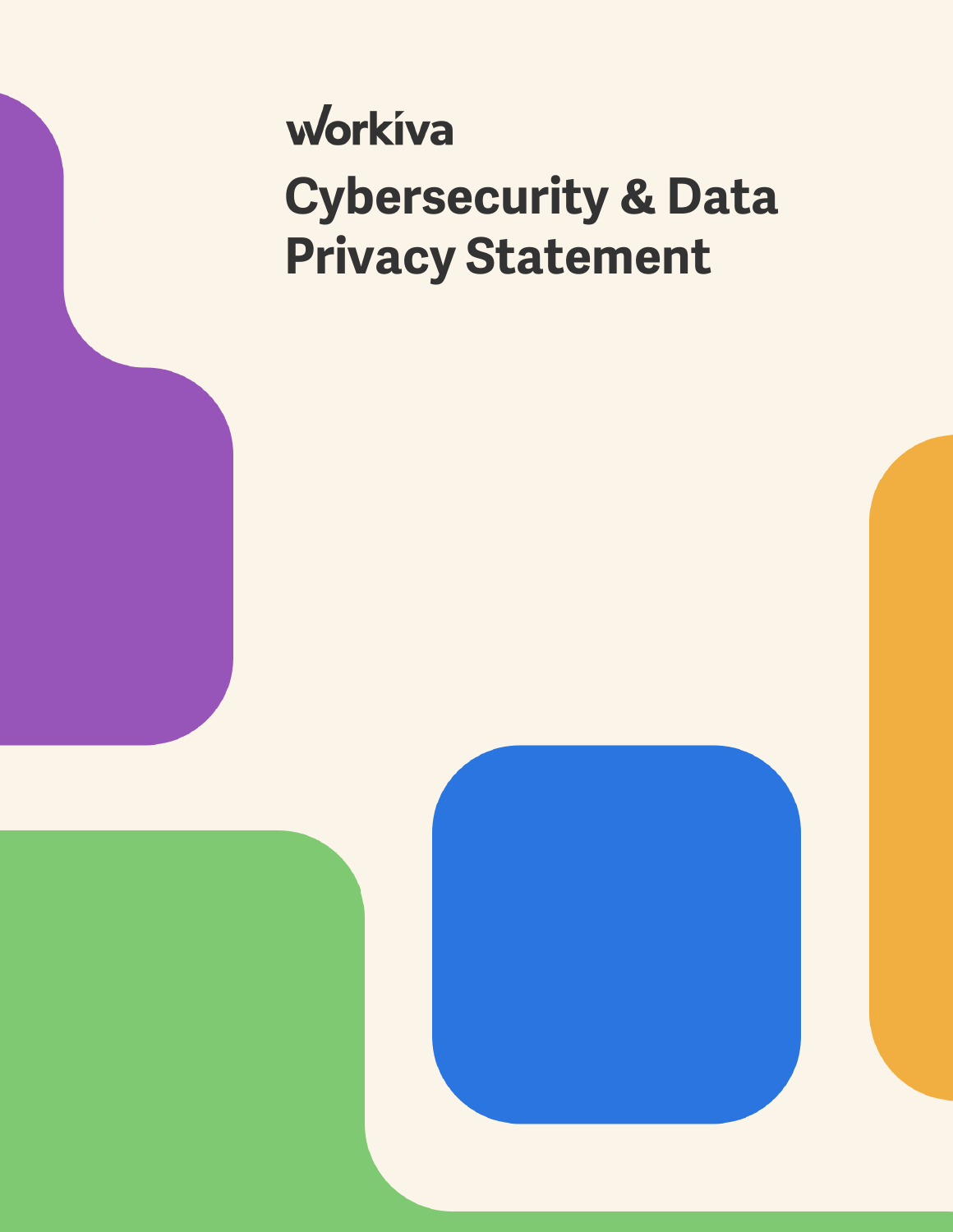## **Cybersecurity & Data Privacy Statement**

#### **Cybersecurity**

Our Board of Directors remains focused on persistent cybersecurity and data privacy threats through regular reports at every board meeting to the audit committee and a full board report annually.

Our global cybersecurity and data privacy is led by a team with expertise in privacy law, cybersecurity, compliance, risk, audit, and other functions who assist with decisions for escalated issues. The enterprise information security program and team is led by our Chief Information Security Officer (CISO), who works collaboratively across the organization to ensure protection of our customers' data.

Workiva aligns to the following security frameworks and certifications:

- SOC 1 Type 2
- SOC 2 Type 2
- FedRAMP (Moderate)
- HIPAA
- GDPR
- ISO 27001

To maximize security and privacy, Workiva also offers the following:

- Encryption in transmission and at rest
- Advanced permissions and data authorization
- SSO with SAML and two-factor authentication
- SCIM provisioning compatibility
- Bring Your Own Key (BYOK) Management

In addition, the Cybersecurity Working Group includes experts from privacy, legal, compliance, risk, audit, and other functions who assist with decisions for escalated issues. We manage risks related to cybercrime using a variety of controls and capabilities, including but not limited to:

- Identity and access management
- Data protection
- Phishing simulation
- Firewalls
- Encryption

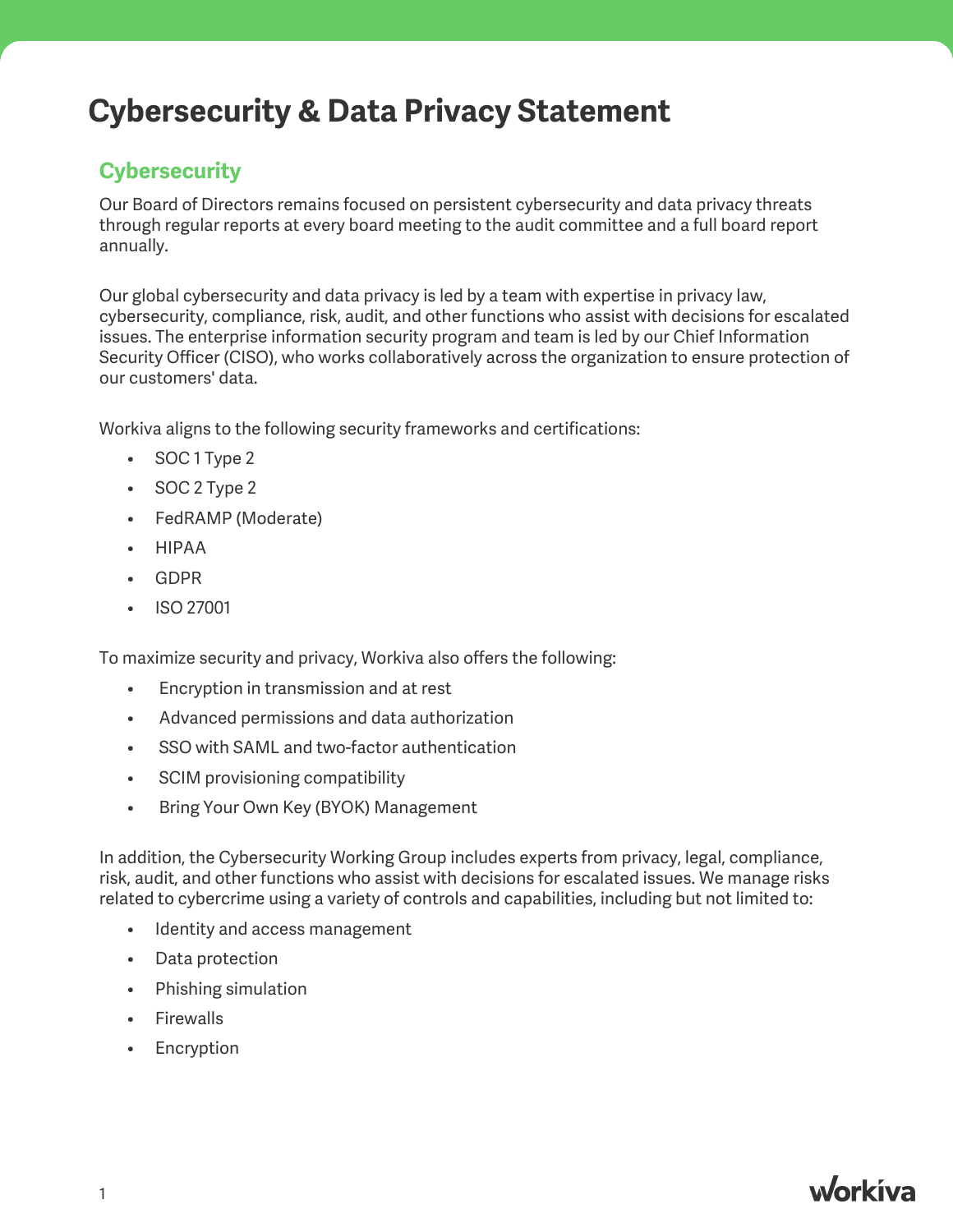### **Cybersecurity & Data Privacy Statement**

- **•** Penetration testing
- Software security
- Intrusion prevention, detection and monitoring systems
- Threat intelligence

In 2019, Workiva was authorized as a Moderate Impact Cloud Service Provider under the Federal Risk and Authorization Management Program (FedRAMP). Workiva achieved the Moderate authorization one year after receiving FedRAMP's Low Impact status, signifying Workiva's ongoing commitment to FedRAMP's stringent cybersecurity requirements.

Workiva achieved certification against ISO 27001 in August 2021. Certification is achieved following an independent assessment of Workiva conformity to the ISO standard. ISO recertification occurs every three years, but to maintain certification, a business must go through annual surveillance audits. These ISO certifications affirm our commitment to privacy and security and demonstrate that our controls are operating effectively.

On an ongoing basis we conduct or facilitate a variety of employee education and awareness training, including for people in specific roles, emerging risks and new technology solutions. In 2020, 100% of employees completed cybersecurity training.

Supplier risk reviews are regularly conducted to help ensure access to and the proper handling of confidential, sensitive and proprietary data. We also engage third-party auditors to evaluate our controls against the SOC1 and SOC2 compliance frameworks.

More Information on Workiva's Security practices can be found at [https://www.workiva.com/](https://www.workiva.com/security) [security](https://www.workiva.com/security)

#### **Data Privacy**

Workiva is committed to good stewardship of the personal and business information and assets entrusted to us by our customers, employees, business partners, and other individuals.

Our holistic approach combines data privacy, information security, and data governance to foster a culture of data protection via Privacy by Design principles. These principles are continuously updated through policy, education, and investment.

We've built in the data security measures IT teams want: encrypted in transmission and at rest, SSO with SAML and two-factor authentication, SCIM provisioning compatibility, Bring Your Own Key (BYOK) management, and more.